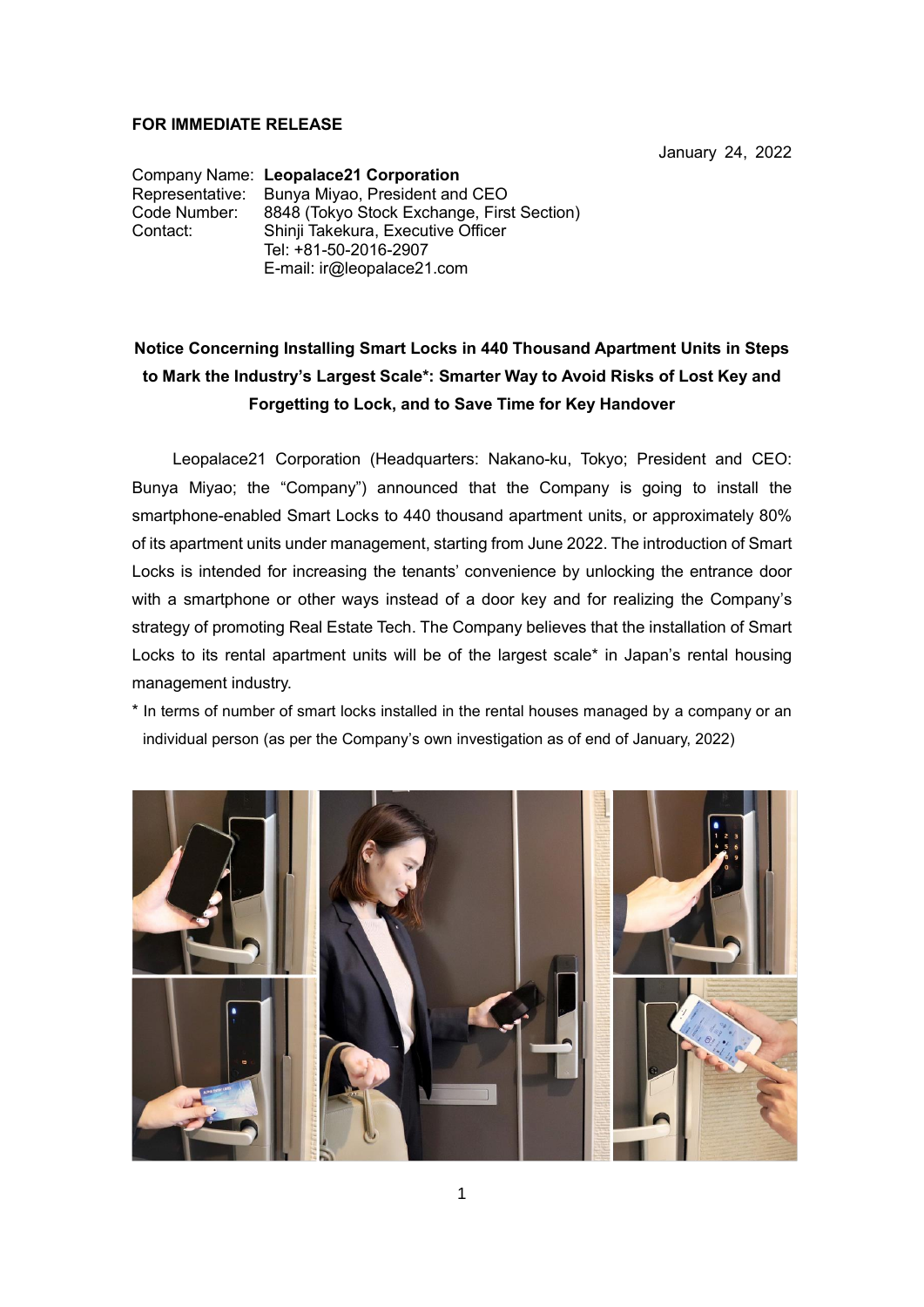The customers can view rooms during apartment hunting or simply move into the room after concluding the rental contract, without taking the time to visit the leasing sales office just to receive the key. On top of saving time and effort, it prevents face-to-face key handover procedure as a protective measure against infectious diseases. It brings about the benefits to the tenants of being free from paying attention to the key when going out and to the owners of enhancing the value of existing properties by increased security due to additional functionality such as self-locking door.

#### ■ Features and benefits of the Smart Lock being introduced

The Smart Lock enables the entrance door to be unlocked by multiple authentication methods, such as a dedicated application on a smartphone, a smart card, or a PIN entry by a numeric keypad, hence the tenants do not need to be bothered by managing the key to avoid the loss. The tenants can unlock the entrance door by utilizing a pre-registered second key such as a smart card or a PIN in case of troubles such as being locked out with the smartphone left in the room. Even in the absence of a tenant, the visiting family or friends can unlock and enter the room by receiving a one-time key to the smartphone with the application or one-time passcode which is sent by the tenant. The Smart Lock has functions of self-locking and holding lock/unlock records to provide a perfect security measure.

In addition, customers looking for a room can receive one-time key to their smartphone with the dedicated application which allows the customers to unlock the entrance door for once and enter the room for viewing without face-to-face key handover by visiting the leasing sales office and without being attended by a sales staff. Furthermore, after the rental contract is signed, the procedure using SMS or email save the tenants a visit to the leasing sales office for key handover when moving in, which reduces travel time and effort.

#### Multiple ways of authentication for unlocking the entrance door

#### **Use of a Smartphone**

Activate a smartphone app. and tap the screen for unlocking the door



Enables room viewing without faceto-face procedure but by one-time key transmitted to a smartphone

**Use of a Smart Card** 

Put a pre-registered Smart Card or a Smartphone equipped with mobile FeliCa\* functionality



Pre-registered Card as a second key to ensure peace of mind in case of a smartphone running out of battery

**Use of a PIN** 

Enter pre-determined passcode by the numeric keypad



Enables family or friends to unlock the door temporarily with the onetime passcode

\* FeliCa is a registered trademark or a trademark of Sony Group Corporation or its affiliates.<br>\* FeliCa is a contactless IC Card technology developed by Sony Corporation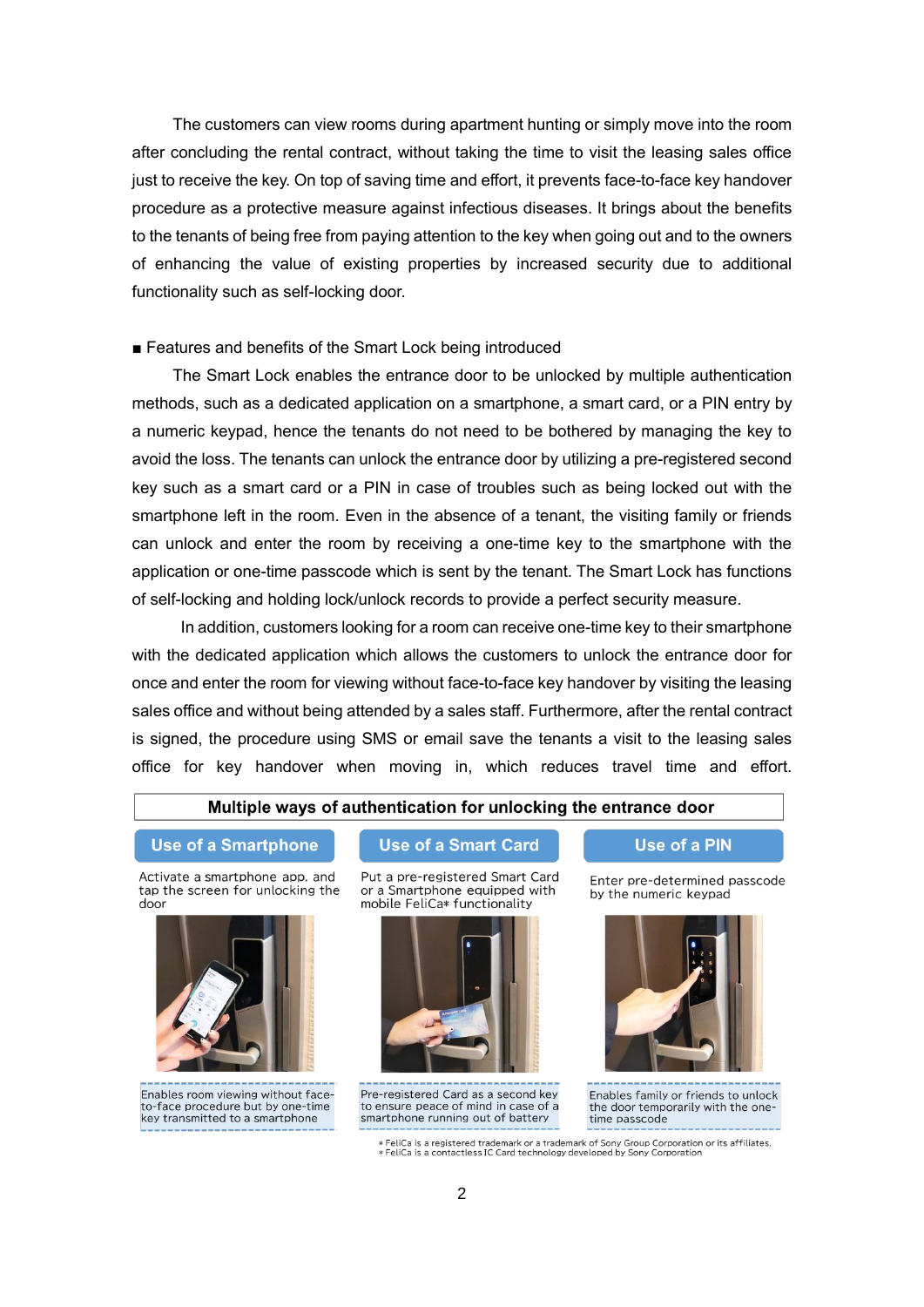By installing a room viewing reservation system, the real estate agents can save telephone calls to the leasing sales office, status check of the room and the key handover for room viewing. By making a reservation on the system, the agents can issue one-time key to the customer who wants to view the room and save the effort of controlling the key.

| 使用期間:<br>2022/01/24 15:00 から        |  | 2022/01/24 17:00                           |  |
|-------------------------------------|--|--------------------------------------------|--|
|                                     |  |                                            |  |
|                                     |  |                                            |  |
|                                     |  |                                            |  |
| ■ セルフ内見を希望する                        |  | 楽セルフ内見を希望された場合、ご入力いただいたメールアドレスに変内のメールが送信され |  |
| 指定時間内のみ使用可能な物件の力ギが発行されます            |  |                                            |  |
| 内見希望代表者お名前<br>山田 太郎                 |  |                                            |  |
|                                     |  |                                            |  |
| 内見希望代表者メールアドレス<br>sample@example.jp |  |                                            |  |

Screen image of the reservation system

#### ■ Background to the Introduction of the Smart Lock

The Company understood that it should reduce the tenants' burden of visiting the leasing sales office for receiving the key when they move in. In the growing needs of promoting DX solutions and protecting against infectious diseases, the rental housing management industry is required to respond to such social demands for non-face-to-face and non-contact business transactions in recent years. Although the Company has been promoting Real Estate Tech business and has been moving forward with web-based room search consultations and rental contract signing, there have been restrictive cases where it managed to offer the digitized method for the key handover.

The introduction of *ed Lock PLUS BT* (manufactured by ALPHA Corporation) and *bitlock MINI/bitreader+* (manufactured by Bitkey Inc.), both of which are sold by Bitkey Inc. (Chuo-ku, Tokyo), will improve occupancy promotion by raising convenience for customers looking for a room, and increase tenant satisfaction.

#### ■ The Company's initiatives so far in promoting Real Estate Tech services

 The Company has been promoting Real Estate Tech by real estate and IT integration, and improving services through the adoption of DX at the forefront of offering such solutions in the industry. The Smart Lock introduction this time allows the Company to operate the administrative procedures remotely online for most of its apartment units under management.